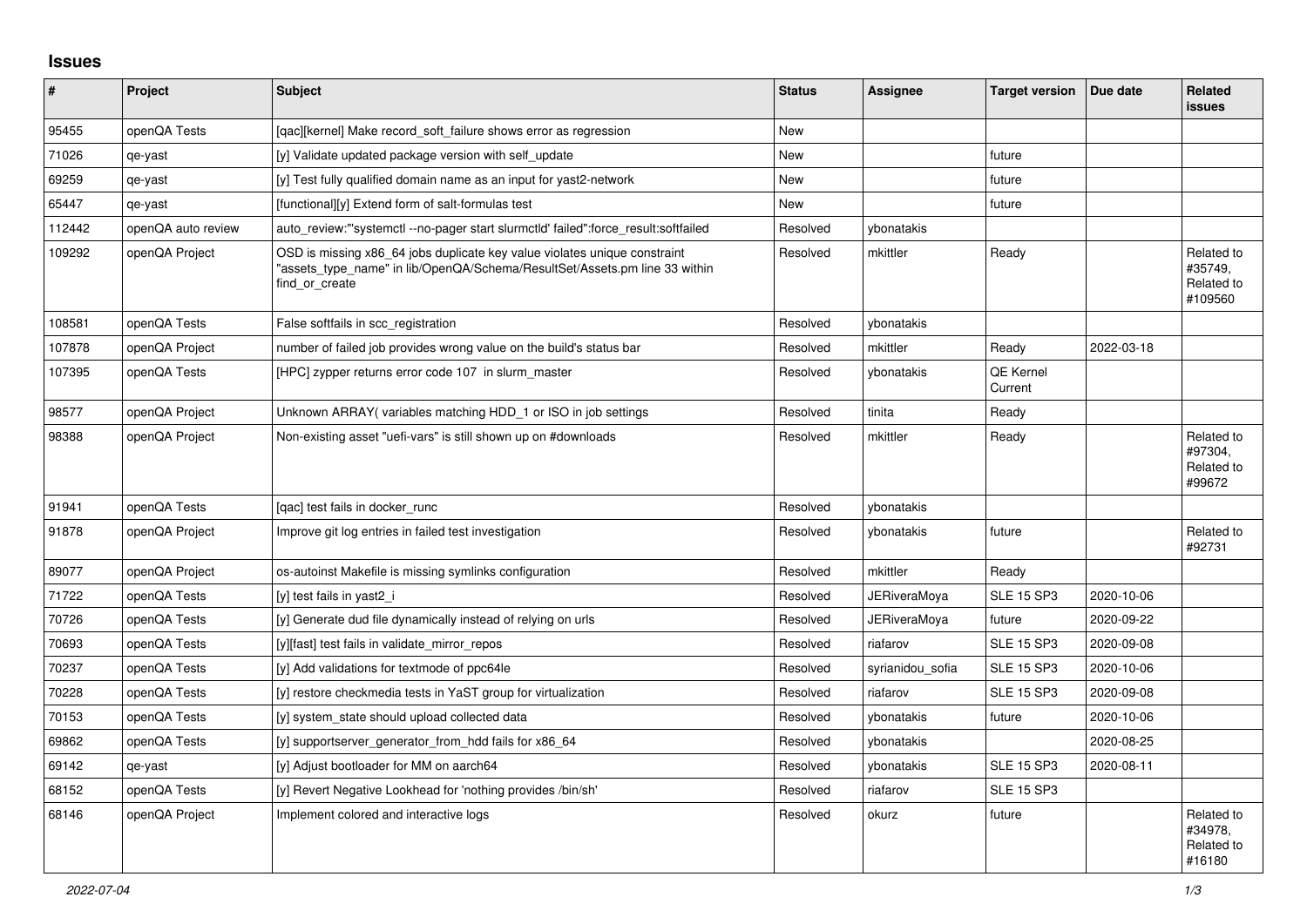| #     | Project        | <b>Subject</b>                                                                                           | <b>Status</b> | <b>Assignee</b>     | <b>Target version</b> | Due date   | Related<br><b>issues</b> |
|-------|----------------|----------------------------------------------------------------------------------------------------------|---------------|---------------------|-----------------------|------------|--------------------------|
| 68143 | openQA Project | [y] Implement navigation to the schedule from the job                                                    | Resolved      | ybonatakis          | future                | 2020-06-30 |                          |
| 67285 | openQA Tests   | [y] Adjust installation in autoyast_salt to the recent changes                                           | Resolved      | ybonatakis          | <b>SLE 15 SP2</b>     | 2020-06-16 |                          |
| 65891 | openQA Tests   | [functional][y] fix first_boot on ipmi                                                                   | Resolved      | oorlov              | <b>SLE 15 SP2</b>     | 2020-05-19 |                          |
| 65088 | openQA Tests   | [functional][y] Verify writing conflict from YaST in 70-yast.conf                                        | Resolved      |                     | future                | 2020-07-14 | Copied from<br>#61073    |
| 64731 | openQA Tests   | [functional][y] generate TW image with wicked and use it in yast2_cmdline and nis MM<br>test suites      | Resolved      | oorlov              | future                | 2020-05-19 | Copied from<br>#61901    |
| 62690 | openQA Tests   | [functional][y][timeboxed:8h] finish btn is disabled in Installation Completed                           | Resolved      | mloviska            | Milestone 32          | 2020-02-25 |                          |
| 62498 | openQA Tests   | [functional][y][opensuse] Update support_server on o3 for remote installations                           | Resolved      | <b>JERiveraMoya</b> | Milestone 32          | 2020-02-11 | Copied from<br>#62495    |
| 62096 | openQA Tests   | [functional][y][opensuse][timeboxed:16h] remote intallation doesnt communicate correctly<br>after reboot | Resolved      | ybonatakis          | Milestone 31          | 2020-01-28 |                          |
| 61931 | openQA Tests   | [functiona][y] autoinst.xml is missing registration block in autoyast_reinstall                          | Resolved      | <b>JERiveraMoya</b> | Milestone 30          | 2020-01-28 |                          |
| 61100 | openQA Tests   | [functional][y] test fails in scc_registration                                                           | Resolved      | riafarov            |                       |            |                          |
| 60230 | openQA Tests   | [functional][y] test fails in system_role                                                                | Resolved      | riafarov            | Milestone 30          |            | Related to<br>#60041     |
| 59939 | openQA Tests   | [functional][y] first entry in product selection list is not highlighted on s390                         | Resolved      | oorlov              | Milestone 30+         | 2019-12-03 |                          |
| 59318 | openQA Tests   | [functional][u] packages are not gettting installed                                                      | Resolved      | jorauch             | Milestone 28          |            |                          |
| 59012 | openQA Tests   | [functional][y] test fails in yast_sysconfig                                                             | Resolved      | riafarov            |                       |            |                          |
| 58319 | openQA Project | [openqa-client] make --form visible in the help output                                                   | Resolved      | mkittler            | Done                  |            |                          |
| 57743 | openQA Tests   | [functional][y][timeboxed:8h] test tries to reboot when poweroff is given in shutdown                    | Resolved      | oorlov              | Milestone 29          | 2019-10-22 | Related to<br>#58127     |
| 55949 | openQA Tests   | [functional][y] yaml schedulers are not found                                                            | Resolved      | riafarov            |                       |            |                          |
| 55151 | openQA Project | [functional][y] provide message explaining the failure in script_run                                     | Resolved      | ybonatakis          |                       | 2019-10-08 |                          |
| 54041 | openQA Project | test terminates in openga in scenario with raid partitioning                                             | Resolved      | okurz               |                       |            |                          |
| 72277 | qe-yast        | [y] Modify check in autoyast installation test                                                           | Closed        | JERiveraMoya        | <b>SLE 15 SP3</b>     |            |                          |
| 71842 | qe-yast        | [y][powervm] select_patterns does not select software link                                               | Closed        | <b>JERiveraMoya</b> | <b>SLE 15 SP3</b>     | 2020-10-20 |                          |
| 71830 | qe-yast        | [y] Set default target based on the expectations                                                         | Closed        | <b>JERiveraMoya</b> | <b>SLE 15 SP3</b>     | 2020-10-20 |                          |
| 71608 | qe-yast        | [y] post_fail_hooks fails with script timeout, no logs collected                                         | Closed        | riafarov            | <b>SLE 15 SP3</b>     | 2020-10-20 |                          |
| 70546 | qe-yast        | [y] Remove soft fail for bsc#1175374                                                                     | Closed        | riafarov            | <b>SLE 15 SP3</b>     |            | Related to<br>#70174     |
| 62495 | openQA Tests   | [functional][y][opensuse] Update support_server on o3 for remote installations                           | Closed        |                     |                       |            | Copied to<br>#62498      |
| 72274 | qe-yast        | [y] nfs mount timeout investigation                                                                      | Rejected      | riafarov            | <b>SLE 15 SP3</b>     |            |                          |
| 71896 | openQA Tests   | [y] Expert partitioning framework refactoring                                                            | Rejected      | riafarov            | future                |            |                          |